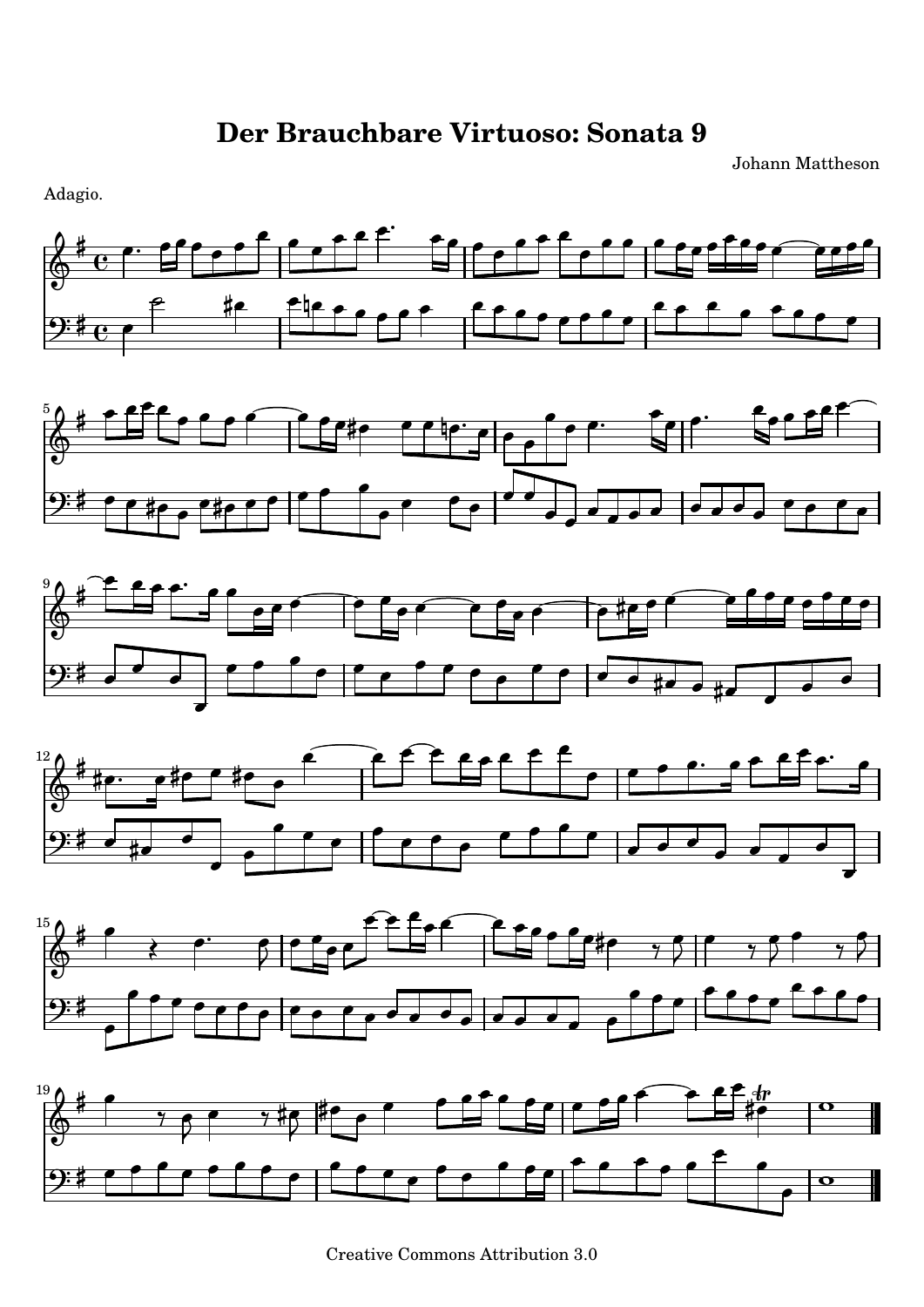













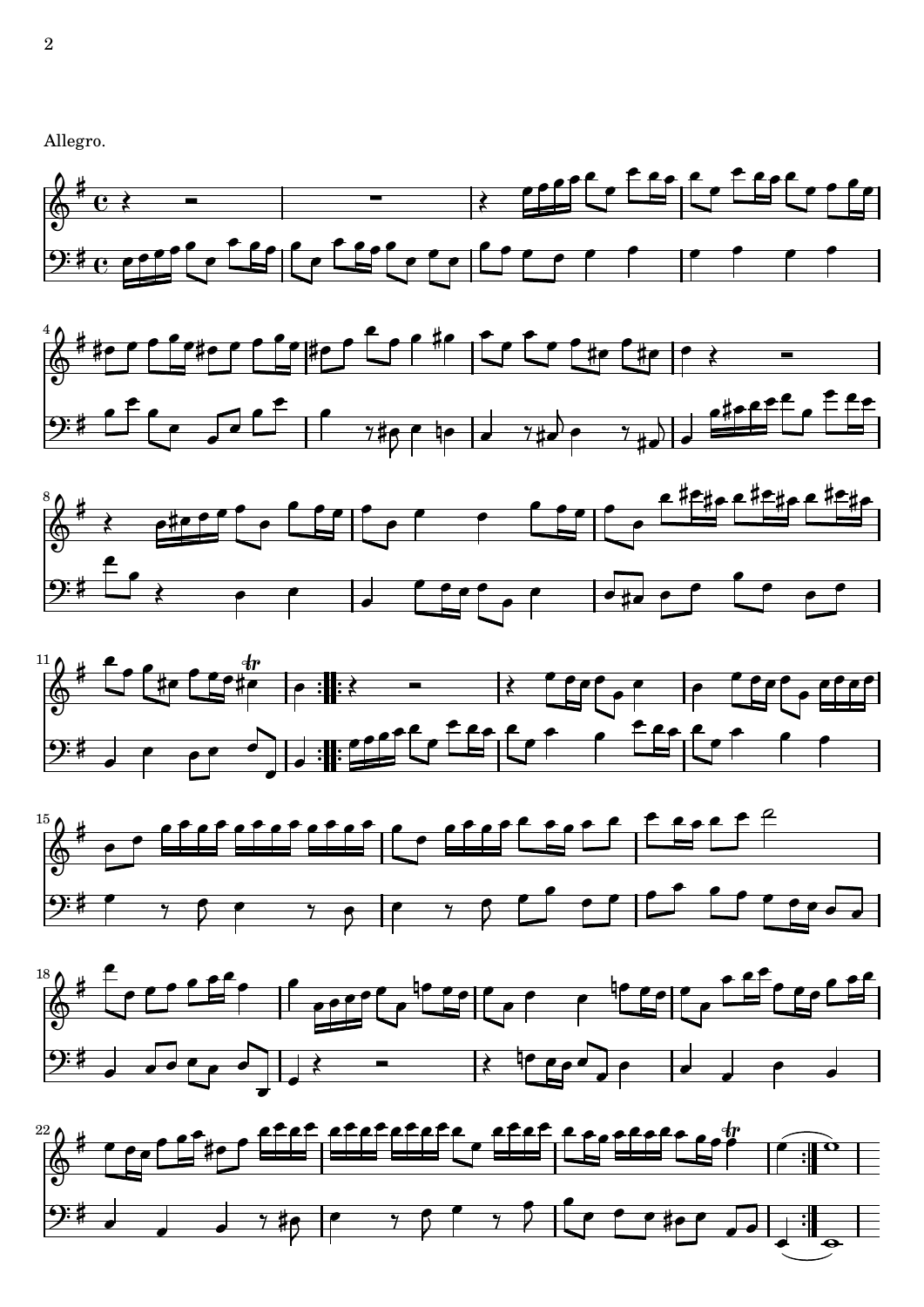Adagio.